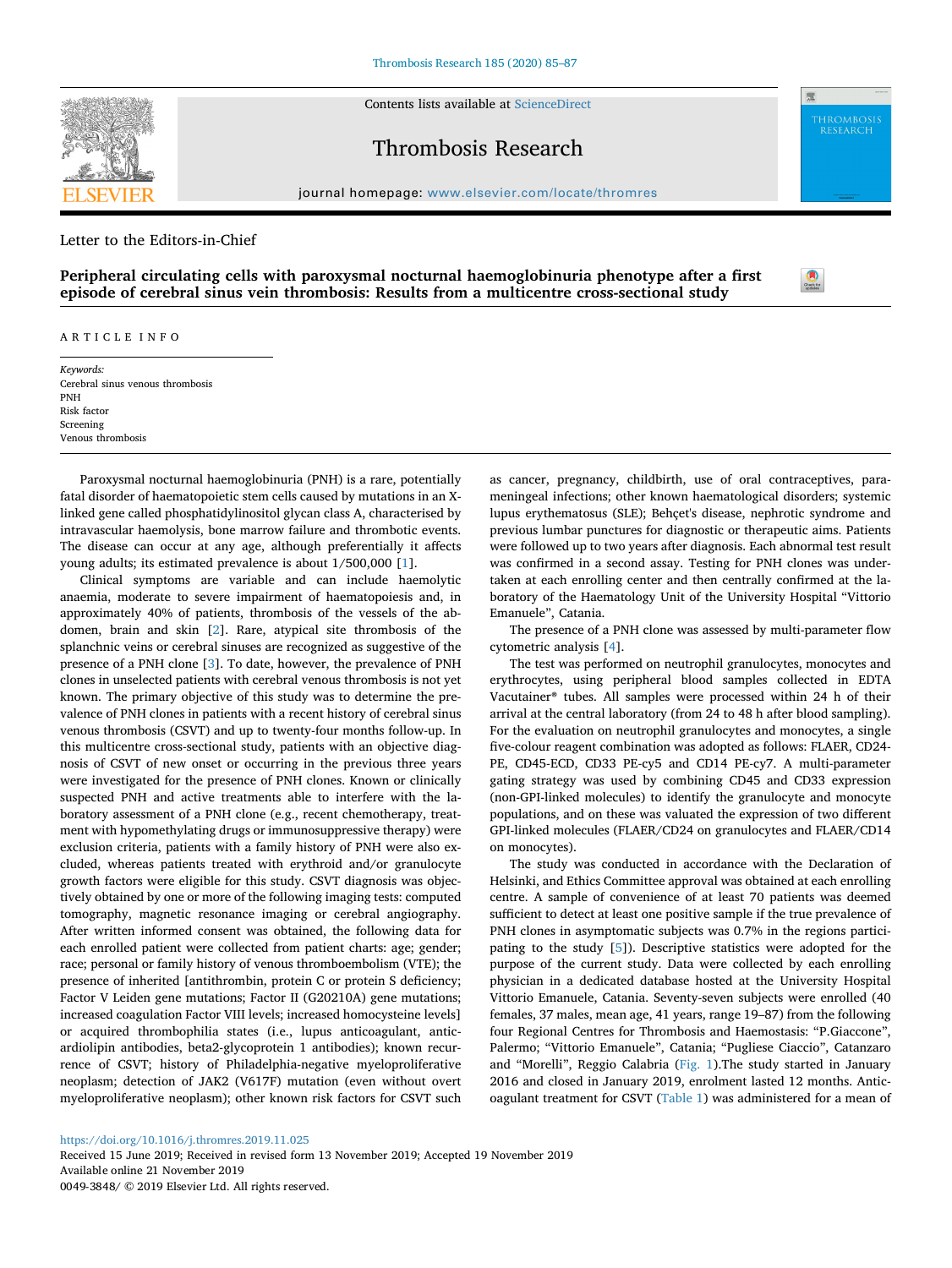<span id="page-1-0"></span>

**Fig. 1.** Study flow chart.

#### <span id="page-1-1"></span>**Table 1**

Demographic characteristics, risk factors and anticoagulant treatment of the enrolled patients.

| Variable                                                                          |                  |
|-----------------------------------------------------------------------------------|------------------|
| Number                                                                            | 77               |
| Age, mean (range)                                                                 | 41 years (19-87) |
| Males, mean (range)                                                               | 37 (19-74)       |
| Females, mean (range)                                                             | $40(24 - 87)$    |
| BMI, mean (range)                                                                 | $23(18-27)$      |
| Anticoagulant treatment duration, months; mean (range)                            | $6(4-13)$        |
| Non-HDL-c levels; mean (range)                                                    | 135 (110-160)    |
| Glucose levels; mean (range)                                                      | $92(80 - 105)$   |
| Alcohol intake; number (%)                                                        | 18(23.4)         |
| Smoking habit; number (%)                                                         | 32(41.5)         |
| Hypertension; number (%)                                                          | 28(36.4)         |
| Chronic kidney disease; number (%)                                                | 6(7.8)           |
| Concomitant medications; number (%)                                               | 30(38.9)         |
| Anticoagulant treatment with warfarin; number (%)                                 | 48(62.3)         |
| Low molecular weight heparin; number (%)                                          | 29(37.6)         |
| Patients with factor v Leiden gene mutation at heterozygous<br>state; number (%)  | 5(6.5)           |
| Patients with FII (g20210a) gene mutation at heterozygous<br>state; number (%)    | 6(7.8)           |
| Patients with jak2 (v6167f) gene mutation; number (%)                             | 2(2.5)           |
| Patients with protein s deficiency; number (%)                                    | 1(1.2)           |
| Patients with lupus anticoagulant and anti-phospholipid<br>antibodies: number (%) | 5(6.4)           |
| Patients without risk factor for venous thromboembolism;<br>number %)             | 38(49.3)         |
| Patients with PNH clones; number (%)                                              | 2(2.5)           |

 $BMI = body mass index; non-HDL-C = non-HDL cholesterol (mg/dL); glucose$ levels refer to fasting glucose (mg/dL).

six months (range: 4–13 months). Adverse events related to anticoagulant therapy were not reported. CSVT was associated with factor V Leiden gene mutation in the heterozygous state in five (6.5%) patients, FII (G20210A) gene mutation in the heterozygous state in six (7.8%) patients, JAK2 (V6167F) mutation in two (2.5%) patients, protein S deficiency in one (1.2%) case, lupus anticoagulant and anti-cardiolipin antibodies in five (6.5%) cases, combined inherited and acquired risk factors were detected in three (3.8%) cases (heterozygous FII gene mutation and recent surgery in 2 cases, FV gene mutation and oral contraceptives in 1 case), recent surgery in 10.2%, oral contraceptives in 6.4% and pregnancy in 3.8% of cases. Among screened patients, 38 (49.3%) did not have any of the aforementioned reported risk factors for VTE. The incidence of PNH clones observed in our cohort was 2.5%. PNH clones were detected in two cases with no other concomitant risk factors. In one patient, a small one (size 0.08%) was not further confirmed at centralised determination; in another case, a clearly

demonstrable clone (size 1.5%) was confirmed on two consecutive independent determinations. The patient with a confirmed PNH clone (a 27-year-old Caucasian female) had a positive familial history of VTE and an otherwise unremarkable personal thrombophilia screening, in absence of any symptom or other laboratory signs of PNH. Two venous thrombosis recurrences (deep vein thrombosis of the legs) occurred at the two-years follow-up, both cases without any evidence of PNH clones. Thrombosis is the main cause of death in patients with PNH [[6](#page-2-5)] and can involve both arterial and venous sites, although the latter are involved in 80–85% of cases. Even patients who do not develop haemolysis or have only smaller PNH clones have been reported to be at risk of thrombosis [\[7](#page-2-6)]. Several mechanisms have been advocated to explain this risk: the release of micro-particles by complement-mediated platelet activation; chronic hypo fibrinolysis due to an altered plasminogen activation; release of free haemoglobin by chronic haemolysis [\[8\]](#page-2-7). Thrombosis-related genes, involved in the control of vascular wall integrity, blood flow and thrombosis prevention have been recently explored by whole exome sequencing to better understand the pathogenesis of thrombosis in PNH. Study results support the role of several genes in the pathogenesis of thrombosis, however specific mechanisms still need to be clarified [[9](#page-2-8)].

Available data on CSVT in PNH are lacking and mainly limited to case reports or series [[10\]](#page-2-9), showing a high prevalence of CSVT in young subjects with concomitant risk factors and an overall good prognosis when the recognition and treatment of PNH is prompt. The objective of the current study was to evaluate the prevalence of PNH clones in patients with a clinical history of CSVT. Among 77 patients screened, we did not find the presence of a significant PNH clone; however, we found two small PNH-positive clones, for an incidence of 2.5%. We did not perform an analysis of thrombosis-related genes but this would have been useful particularly in the subject with a PNH clone and a positive family history of VTE.

The absence of a control group is the main limitation of our study since little information exists on the prevalence of small PNH clones in healthy patients, however we are confident in our findings for several reasons: reported frequency of PNH cells in normal subjects is extremely low and the prevalence of clones higher than 0.01%, although unknown, could be expected to be extremely rare; furthermore we have here ruled out transient clones by repeated testing. It is still a matter of debate whether the detection of a small PNH clone can be considered as risk factor for thrombosis; however, small PNH clones have been reported as transient in the general population. The clinical implication of stable small PNH clones deserves further investigations, this is especially important to clarify whether or not the detection of PNH clones, in the absence of other signs and symptoms, suggests PNH and specific treatments beyond anticoagulation.